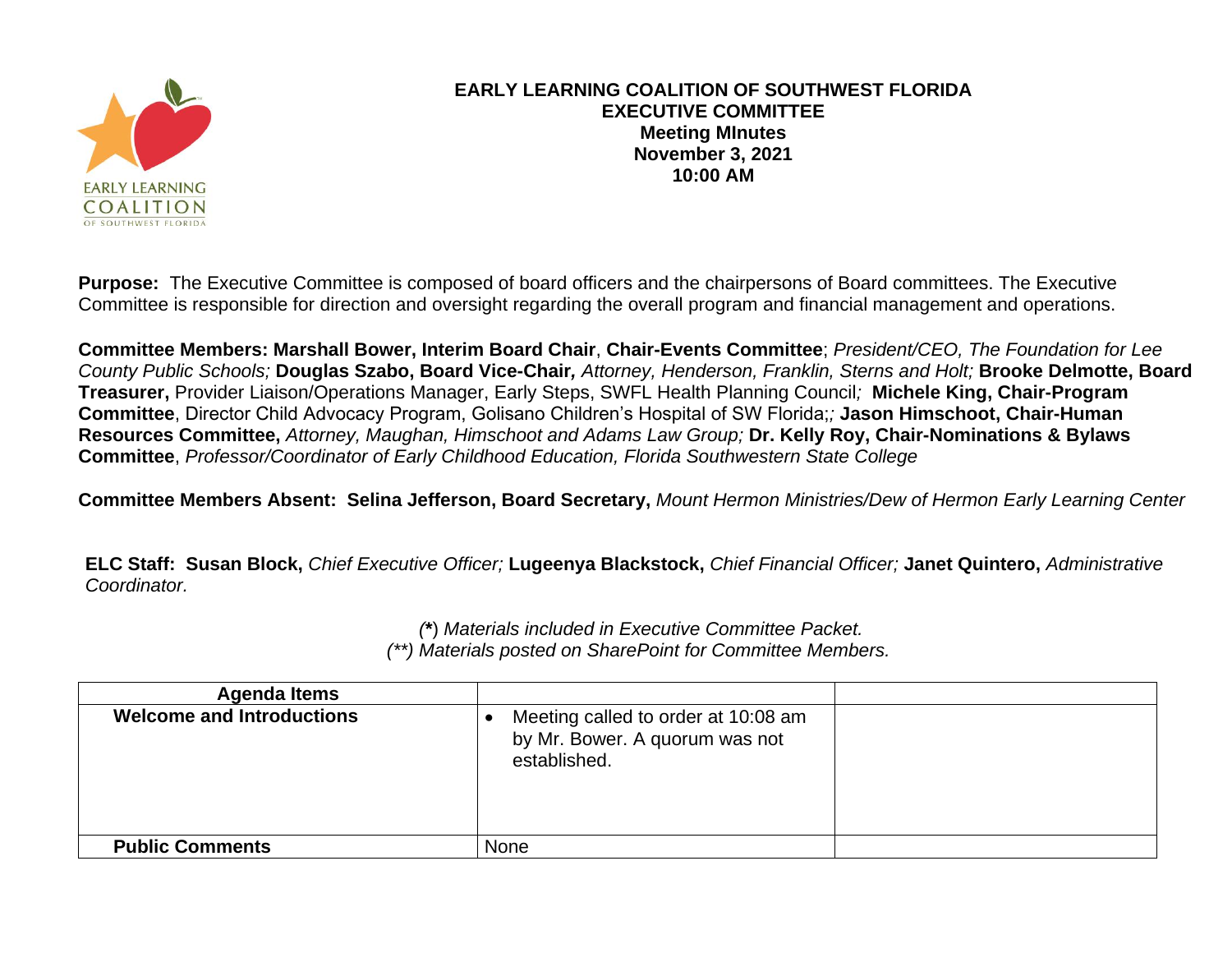| 1. Executive Committee**<br>A. Approval of Meeting<br>Minutes of September 15, 2021**                       | Approval of the September 15, 2021.<br>$\bullet$                                                                                                                                                                                                                                                                                                                                                    | Motion to approve the September<br>15, 2021, by Doug Szabo Second by<br>Jason Himschoot. Motion approved.                                           |
|-------------------------------------------------------------------------------------------------------------|-----------------------------------------------------------------------------------------------------------------------------------------------------------------------------------------------------------------------------------------------------------------------------------------------------------------------------------------------------------------------------------------------------|-----------------------------------------------------------------------------------------------------------------------------------------------------|
| 2. Vote to Move the Board Meeting<br>Minutes of September 29, 2021**                                        | Approval to move the September 29,<br>$\bullet$<br>2021, Board Meeting minutes.                                                                                                                                                                                                                                                                                                                     | Motion to move the September 29,<br>2021, Board Meeting minutes by<br>Doug Szabo. Second by Jason<br>Himschoot. Motion approved.                    |
| 3. Finance Committee<br>A. SR Utilization Forecast**                                                        | Brooke Delmotte explained that the<br>$\bullet$<br>waiting list may be at zero by the<br>end of the day. Funding has<br>increased, but that there is a<br>shortage of child care capacity due<br>to lack in the ability to staff.<br>Susan Block stated that grant<br>funding will be used for outreach and<br>providers. We are recruiting<br>providers to increase capacity for<br>more children. |                                                                                                                                                     |
| <b>B. Approval of Utilization Reports and</b><br><b>Statements of Revenues and</b><br><b>Expenditures**</b> | $\bullet$<br>Brooke Delmotte presented the<br>financial reports.                                                                                                                                                                                                                                                                                                                                    | Finance Committee recommended a<br>motion to approve the Utilization<br>Reports and Statements of<br>Revenues and Expenditures. Motion<br>approved. |
| C. Review: Budget Update September<br>30, 2021.                                                             | An updated notice of award for \$62M<br>$\bullet$<br>in revenue includes the CRRSA<br>grant, a workforce initiative grant,<br>and outreach funding.<br>Doug Szabo asked how we make<br>$\bullet$<br>sure that the money flowing through<br>the Coalition is being used correctly<br>and if there is accountability. Susan<br>Block is going to speak with                                           | Finance Committee recommended a<br>motion to accept the new budget as<br>presented. Motion approved.                                                |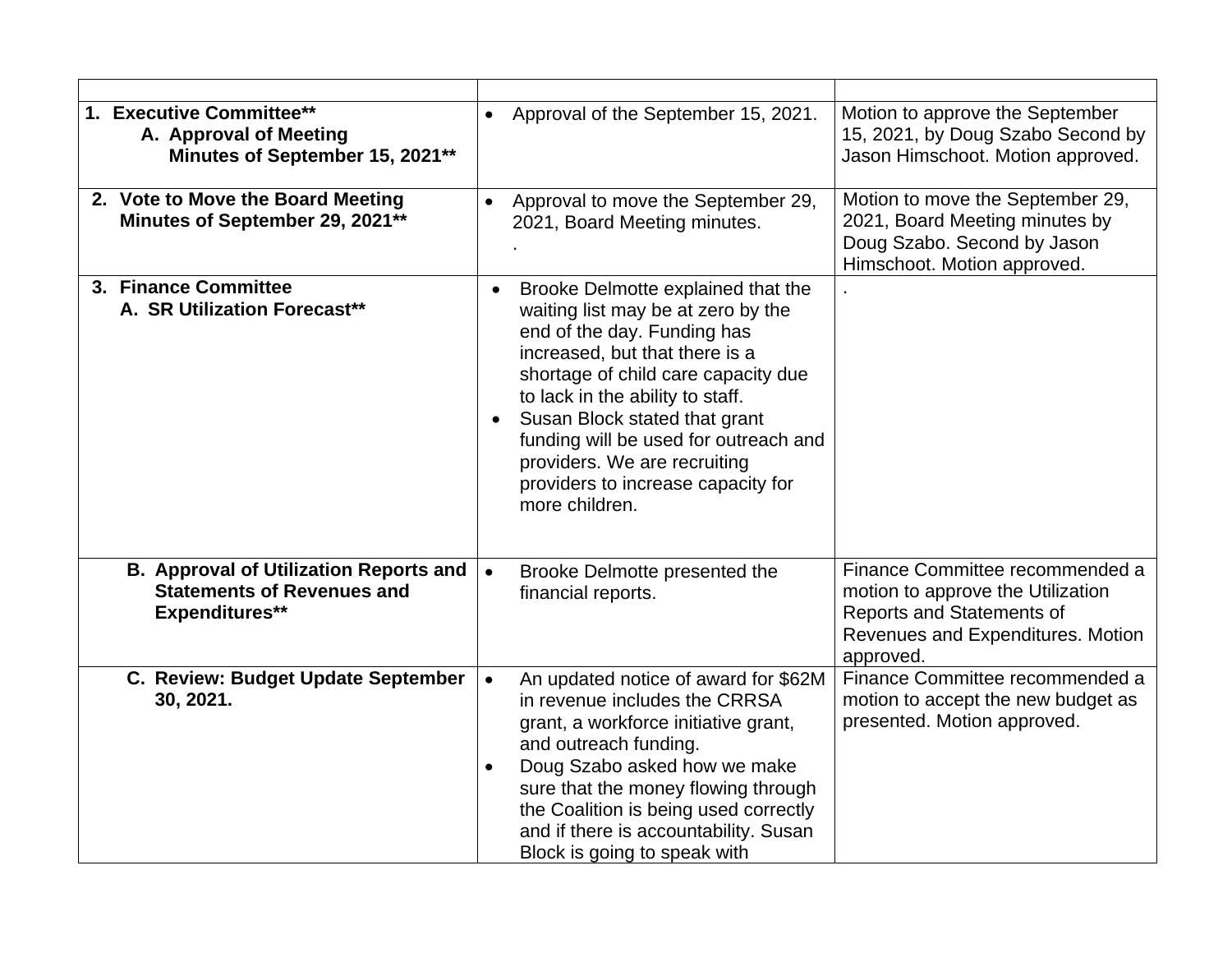| D. Discuss: Lee BOCC Grant.                                                                  | Chancellor for further guidance on<br>the subject. We will follow specific<br>guidelines given by the DEL.<br>Susan Block noted that the \$2.8<br>$\bullet$<br>grant will help increase childcare                                                                                                                                                                                                                              |                                                                                                                  |
|----------------------------------------------------------------------------------------------|--------------------------------------------------------------------------------------------------------------------------------------------------------------------------------------------------------------------------------------------------------------------------------------------------------------------------------------------------------------------------------------------------------------------------------|------------------------------------------------------------------------------------------------------------------|
| E. Approval: Surplus Inventory                                                               | capacity in Lee County.<br>Surplus inventory was presented to<br>$\bullet$<br>the Committee for approval to<br>release.                                                                                                                                                                                                                                                                                                        | Motion to approve the surplus<br>Inventory made by Doug Szabo and<br>seconded by Dr. Roy.                        |
| 4. HR Committee<br>A. Employee Reference Guide: Review<br>and Approval of Policy Section 706 | Susan Block described that the 2 for<br>$\bullet$<br>1 payout is no longer allowable<br>under the terms of the FY 22 Grant<br>Agreement with DEL. Section 706<br>Paid Leave Time had to be updated.                                                                                                                                                                                                                            | Committee recommendation to<br>remove Section 706 from the<br>Employee Reference Guide made.<br>Motion approved. |
| <b>B. Approval: Proposed Salary Scale.</b>                                                   | Jason Himschoot discussed that this<br>$\bullet$<br>was an outsourced project to keep<br>the Coalition in line with competitive<br>salaries. Susan Block confirmed that<br>most of the coalition salaries are<br>competitive with the market. Details<br>of the completed study to be<br>presented at the November 17, 2021<br>meeting.<br>The new pay framework is already<br>$\bullet$<br>figured into the 2021-2022 Budget. | Committee recommendation to<br>approve the proposed Pay<br>Framework made. Motion approved                       |
| C. Approval: CEO Job Description                                                             | Language to update supervisory<br>$\bullet$<br>responsibilities were presented                                                                                                                                                                                                                                                                                                                                                 | Committee recommendation to<br>approve the updated job description<br>made. Motion approved.                     |
| D. Discussion & Recommendation:<br><b>CEO Annual Evaluation</b>                              | Jason Himschoot confirmed that this<br>$\bullet$<br>evaluation was done through Survey<br>Monkey and is completely<br>anonymous.                                                                                                                                                                                                                                                                                               | Wynetta Upshaw, HR Director, will<br>distribute the survey for feedback<br>from the board members.               |
| E. Discussion: Staff Engagement<br><b>Survey Data</b>                                        | Jason Himschoot reported that the<br>$\bullet$<br>Engagement Survey included over<br>forty responses. It appears that all                                                                                                                                                                                                                                                                                                      |                                                                                                                  |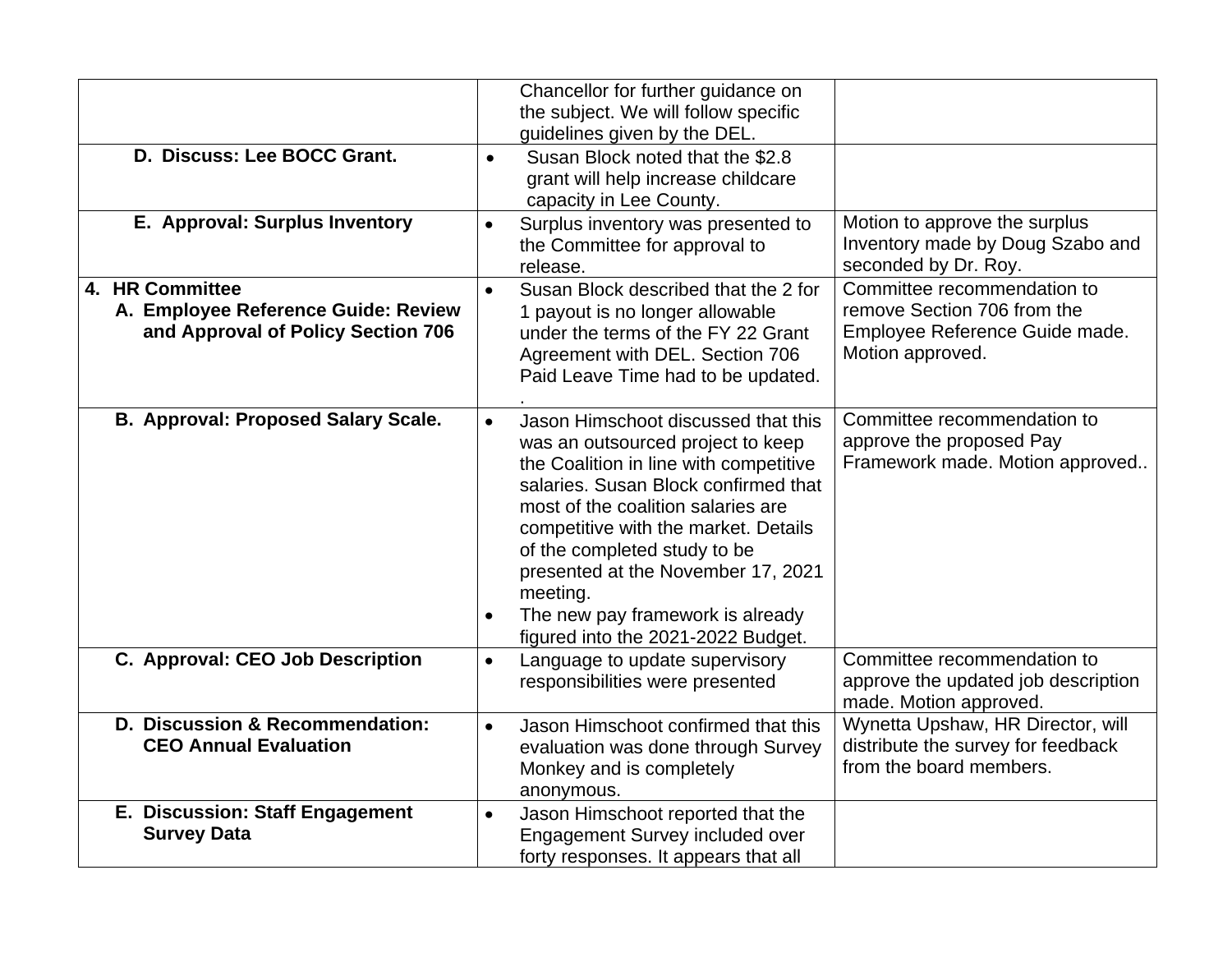|                                                                                                                                                             | responses are heading in a positive<br>direction. The positive results for<br>Question 8, "My supervisor/manager<br>and I have a good working<br>relationship", shows critical<br>improvement.<br>Susan Block stated that the<br><b>Engagement Work Group is working</b><br>on improving the ELC culture. |                                                                                                                                                                                                                                                                                                     |
|-------------------------------------------------------------------------------------------------------------------------------------------------------------|-----------------------------------------------------------------------------------------------------------------------------------------------------------------------------------------------------------------------------------------------------------------------------------------------------------|-----------------------------------------------------------------------------------------------------------------------------------------------------------------------------------------------------------------------------------------------------------------------------------------------------|
| 5. Nominations & Bylaws Committee<br>A. Review and Approve Draft Bylaws<br><b>Amendments</b>                                                                | No quorum was established.<br>$\bullet$<br>Susan Block discussed that the<br>$\bullet$<br>Bylaws update was mostly due to<br>updates required by statutory<br>changes and grammatical changes.                                                                                                            | Motion to approve draft Bylaws<br>made by Kelly Roy. Second by<br>Michele King. Motion approved.                                                                                                                                                                                                    |
| <b>B. Review and Approve Draft</b><br><b>Governance Policies</b>                                                                                            | Dr. Roy presented changes to<br>$\bullet$<br>Governance Policies.<br>Clarification made that where there<br>$\bullet$<br>is a need to search for a CEO<br>candidate, the Executive Committee<br>would be responsible, not the HR<br>Committee.                                                            | Motion to approve draft Governance<br>Policies made by Kelly Roy. Second<br>by Brooke Delmotte. Motion<br>approved.                                                                                                                                                                                 |
| <b>C. Review and Approve</b><br>recommendations for Board<br><b>Membership</b><br>1. Faith Based Provide<br>(Hendry/Glades)<br>2. For Profit Provider (Lee) | Kelly Roy presented applications for<br>$\bullet$<br>both Faith and For-Profit Provider<br>Representatives for terms beginning<br>January 1, 2021 - December 31,<br>2025.                                                                                                                                 | Motion to approve recommendations<br>for both Faith Based Provider, Tara<br>Sherrod, made by Kelly Roy and<br>seconded by Brooke Delmotte.<br>Motion approved.<br>Motion to approve For Profit<br>Provider, Maria Borges Hernandez,<br>made by Kelly Roy. Second by Doug<br>Szabo. Motion approved. |
| D. Recruitment of Applicants for<br><b>Governor's Appointees</b>                                                                                            | Susan Block mentioned that it is up<br>$\bullet$<br>to the Board to do the recruiting.                                                                                                                                                                                                                    |                                                                                                                                                                                                                                                                                                     |